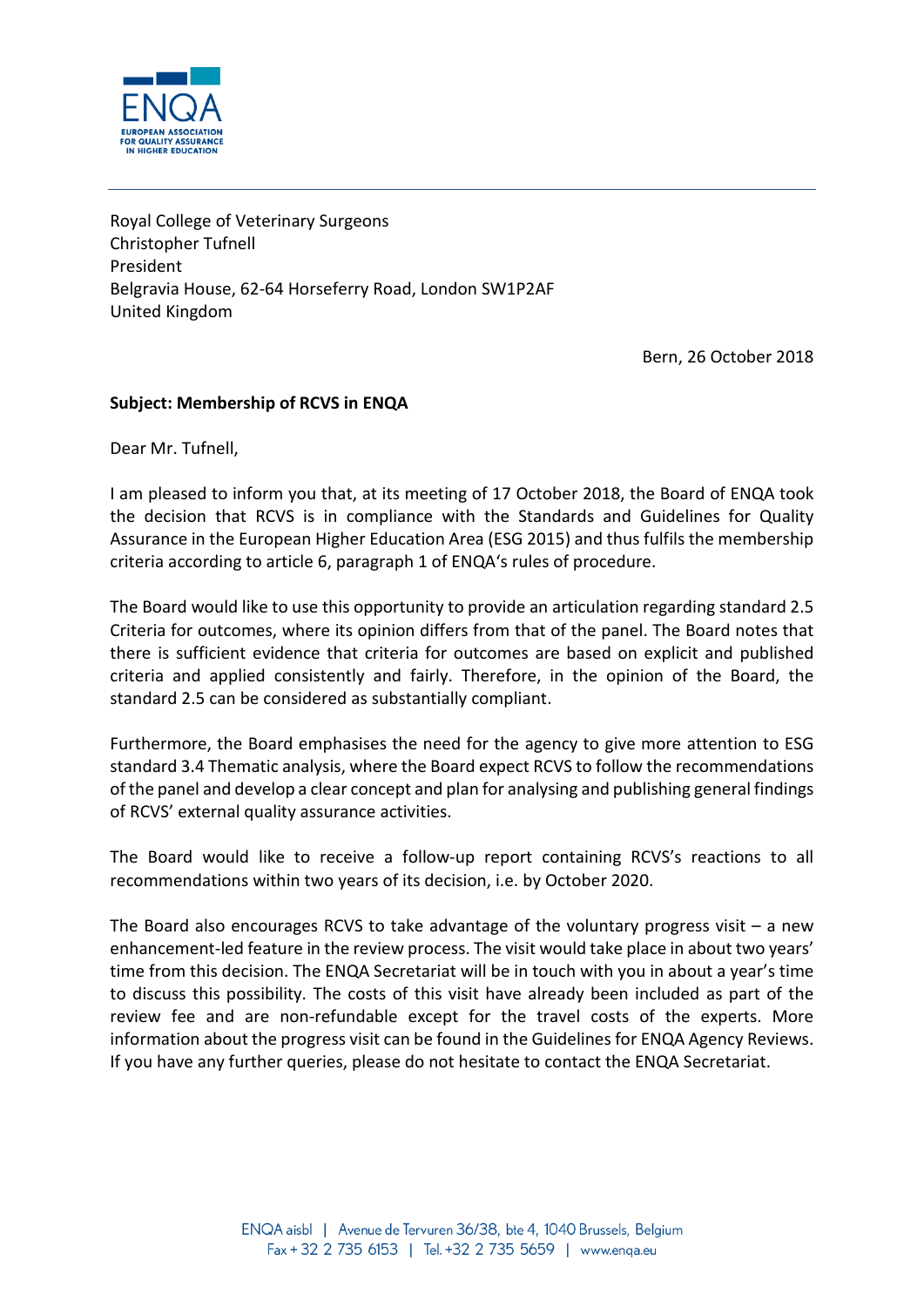

Please accept my congratulations to RCVS for the positive review outcome and I look forward to fruitful future cooperation.

Yours sincerely,

Q. J. 2

Christoph Grolimund President

Annex: Areas for development